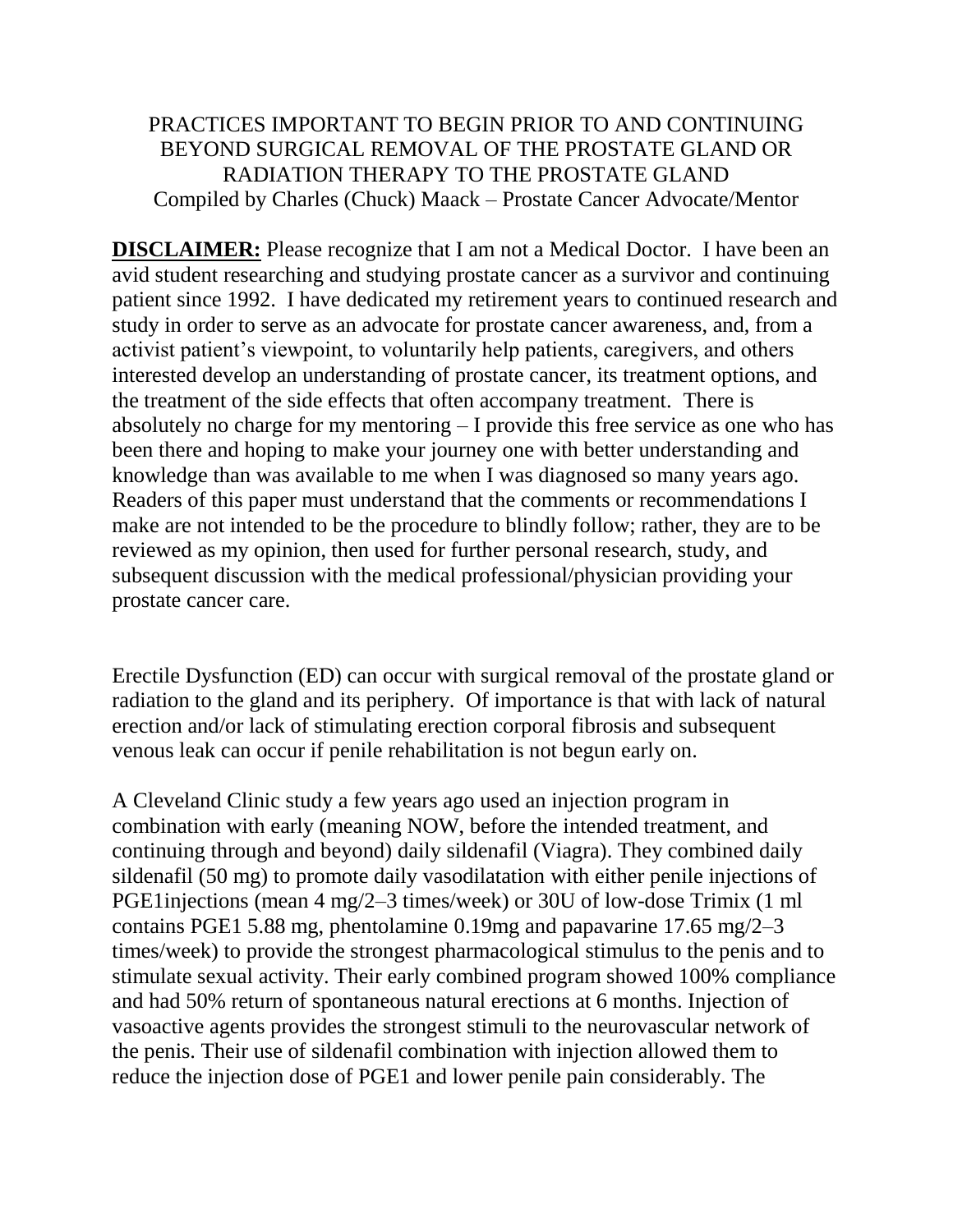combination of daily sildenafil with penile injections appears to be safe and should prove to be effective early penile rehabilitation strategy.

One of the top physicians regarding penile rehabilitation and sexual issues, John Mulhall of Memorial Sloan Kettering Cancer Center in New York City, recommends a PDE5 inhibitor (Viagra, Levitra, or Cialis) on a daily or at least every-other day protocol to begin a week or more before surgical removal of the gland or radiation to the gland and its periphery. This should be continued following surgery or during and beyond radiation therapy. If a natural erection does not occur by four weeks post the end of treatment, he recommends the penile injections (PGE1) noted in the foregoing paragraph. Both the PDE5 and PGE1 inhibitors provide arterial blood flow as well as oxygenation to penile tissue that are both necessary to penile rehabilitation. Sexual intercourse should not begin until at least six weeks post treatment allowing for appropriate prostatic bed recovery despite hopefully noting an erection capability earlier.

A recent report (February 2015)<http://tinyurl.com/n47lfzu> using patient results from 2008 and 2009 came to this conclusion regarding erectile dysfunction as well as incontinence following surgical removal of the prostate gland and should serve as your forewarning that either may not return as rapidly as you might expect:

## **Results**

 The study showed that before radical prostatectomy, urinary incontinence of various severity grades was reported in 18.8, postoperatively in  $63.0\%$  (p < 0.001) and erectile dysfunction of various degrees was reported in 39.6 at baseline compared to 80.1% 12 months postoperatively ( $p < 0.001$ ).

Important in the foregoing information is for you to recognize that the more you put into return of erectile function (as well as continence), the more likely it will occur earlier than later.

This Medscape paper regarding tadalafil/Cialis concludes: **"**These results suggest that chronic dosing of tadalafil improves QoL of patients post-nsRP. The improvement of urinary incontinence in elderly patients randomized to tadalafil OaD may contribute to this effect." (post-nsRP means following nerve sparing Radical Prostatectomy). Another remark in the same paper taking 5mg tadalafil daily: "sexual domain-scores improved significantly with tadalafil."